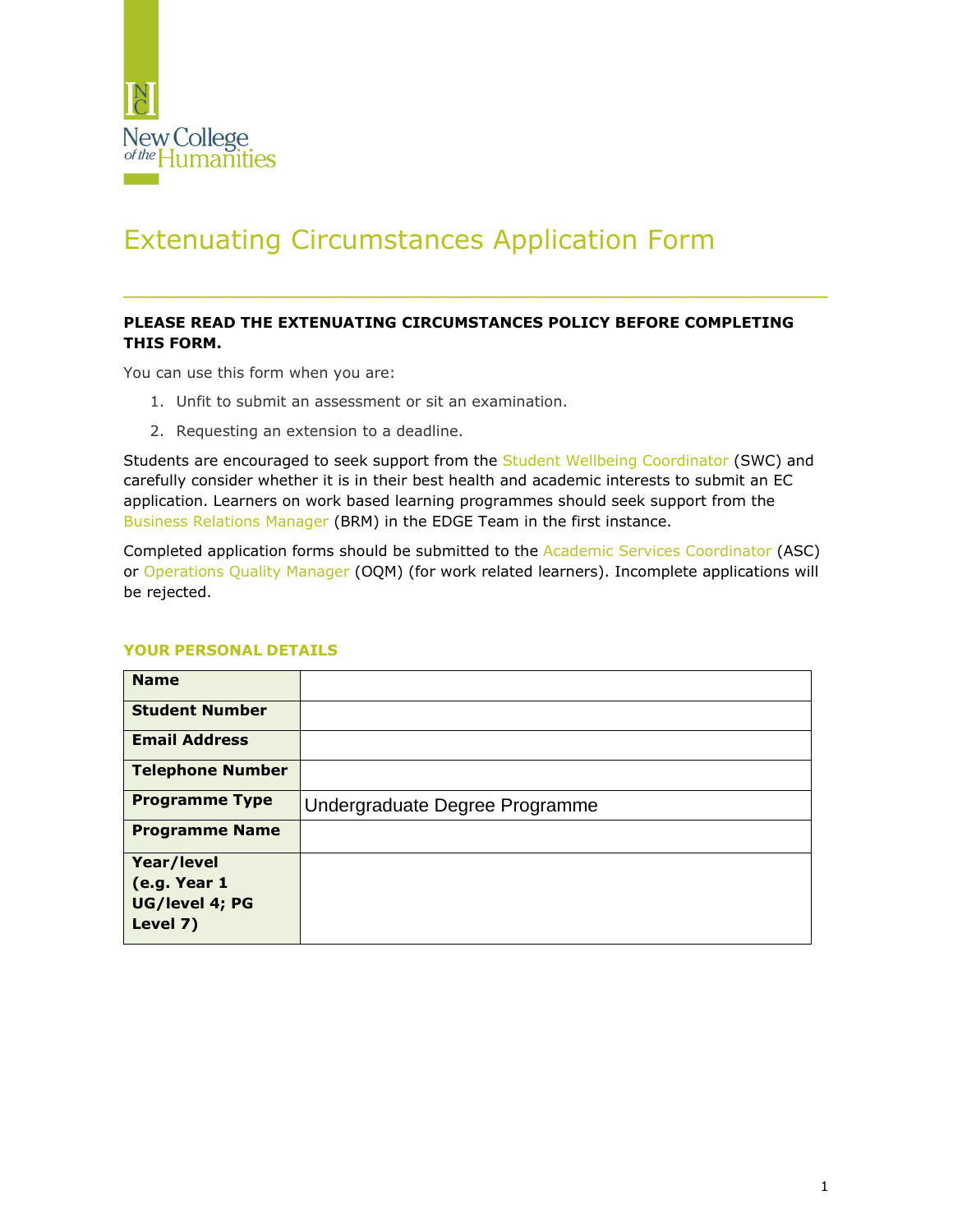#### **COVID-19 RELATED EXTENSION REQUEST**

Please tick here if you are applying to submit assessments up to ten days after the submission deadline. **NB. This is for requests related to Covid-19 only.** You must have reported your Covid status or self-isolation using the College's reporting system prior to making an Extenuating Circumstances application, any applications submitted without the reporting system being used will be rejected.

#### **SELF CERTIFICATION EXTENUATING CIRCUMSTANCES**

Please tick here if you are using your one self-certified Extenuating Circumstances application. Please remember that once this option has been used, you will be required to submit supporting evidence for all other Extenuating Circumstances applications.

#### **WHAT ARE YOU APPLYING FOR?**



**DEFERRAL:** Tick if you are applying for extenuating circumstances to **Defer** your assessment until the next possible opportunity.

**EXTENSION:** Tick if you are applying to **submit assessments up to seven days after the submission deadline**.

#### **FOR EXAMINATION ASSESSMENTS ONLY**

| <b>Course</b><br>Code | <b>Full Course Title</b> | Assessment  <br><b>Event &amp; AE</b><br><b>Number</b> | <b>Examination</b><br><b>Date</b> | <b>Deferral</b><br><b>Request</b> |  |
|-----------------------|--------------------------|--------------------------------------------------------|-----------------------------------|-----------------------------------|--|
|                       |                          |                                                        |                                   |                                   |  |
|                       |                          |                                                        |                                   |                                   |  |
|                       |                          |                                                        |                                   |                                   |  |
|                       |                          |                                                        |                                   |                                   |  |
|                       |                          |                                                        |                                   |                                   |  |
|                       |                          |                                                        |                                   |                                   |  |

#### **FOR ALL OTHER ASSESSMENTS**

| <b>Course</b><br>Code | <b>Full Course Title</b> | <b>Assessment</b><br><b>Event &amp; AE</b><br><b>Number</b> | <b>Submission</b><br><b>Deadline</b> | <b>Extension</b><br>/Deferral |
|-----------------------|--------------------------|-------------------------------------------------------------|--------------------------------------|-------------------------------|
|                       |                          |                                                             |                                      | Deferral                      |
|                       |                          |                                                             |                                      | Extension                     |
|                       |                          |                                                             |                                      | Deferral                      |
|                       |                          |                                                             |                                      | Extension                     |
|                       |                          |                                                             |                                      | Deferral                      |
|                       |                          |                                                             |                                      | Extension                     |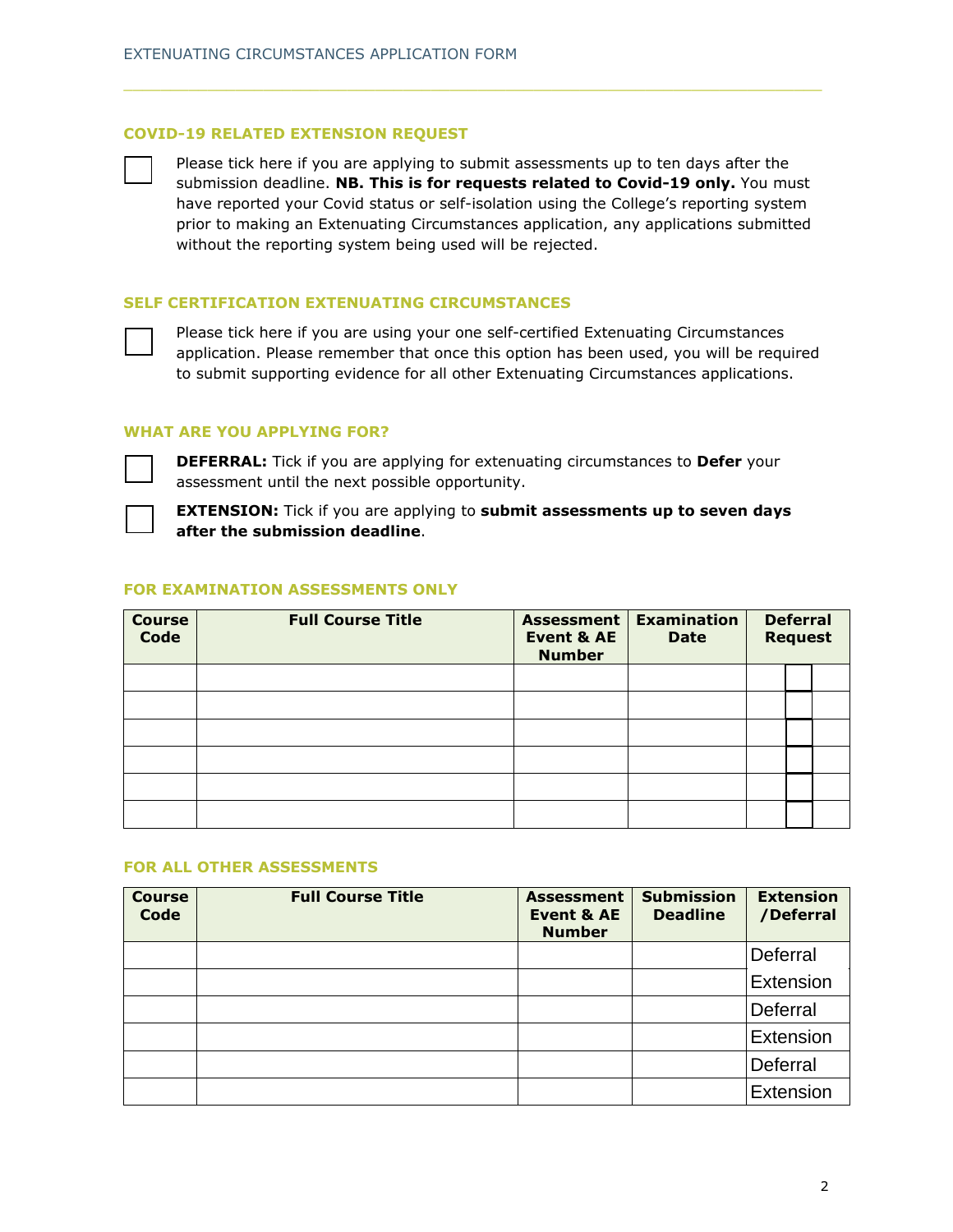# **WHAT ARE THE EXTENUATING CIRCUMSTANCES YOU WISH TO BE TAKEN INTO CONSIDERATION? PLEASE GIVE EXACT DATES.**

### **WHICH CATEGORY DO YOUR EXTENUATING CIRCUMSTANCES COME UNDER, AND WHAT INDEPENDENT SUPPORTING EVIDENCE ARE YOU SUBMITTING? PLEASE KEEP A COPY OF ALL SUPPORTING EVIDENCE YOU SUBMIT.**

|    | <b>Category</b>    | <b>Tick</b> | <b>Supporting Evidence</b>                              | <b>Tick</b> |  |
|----|--------------------|-------------|---------------------------------------------------------|-------------|--|
| A  | Acute health issue |             | Medical certificate                                     |             |  |
|    |                    |             | Signed statement by independent medical adviser         |             |  |
|    |                    |             | A letter from the Head of Student Support and           |             |  |
|    |                    |             | Development or Mental Health Adviser                    |             |  |
|    |                    |             | Statement from a recognised independent<br>professional |             |  |
|    |                    |             | Photograph of injury                                    |             |  |
|    |                    |             | Photograph of prescription box                          |             |  |
| B. | Illness of a       |             | Either: Medical certificate                             |             |  |
|    | dependant          |             | Or: Letter from appropriate independent medical         |             |  |
|    |                    |             | adviser                                                 |             |  |
|    |                    |             | And a statement from the student                        |             |  |
| C  | Bereavement        |             | Death certificate                                       |             |  |
|    |                    |             | Coroner's report                                        |             |  |
|    |                    |             | Order of service                                        |             |  |
| D  | Court attendance   |             | Official correspondence from Court or Tribunal          |             |  |
| F  | Victim of crime    |             | Copy of police/crime report                             |             |  |
| F  | Military reserves  |             | Official correspondence from Commanding Officer         |             |  |
| G  | Sport commitment   |             | Official letter from sporting body                      |             |  |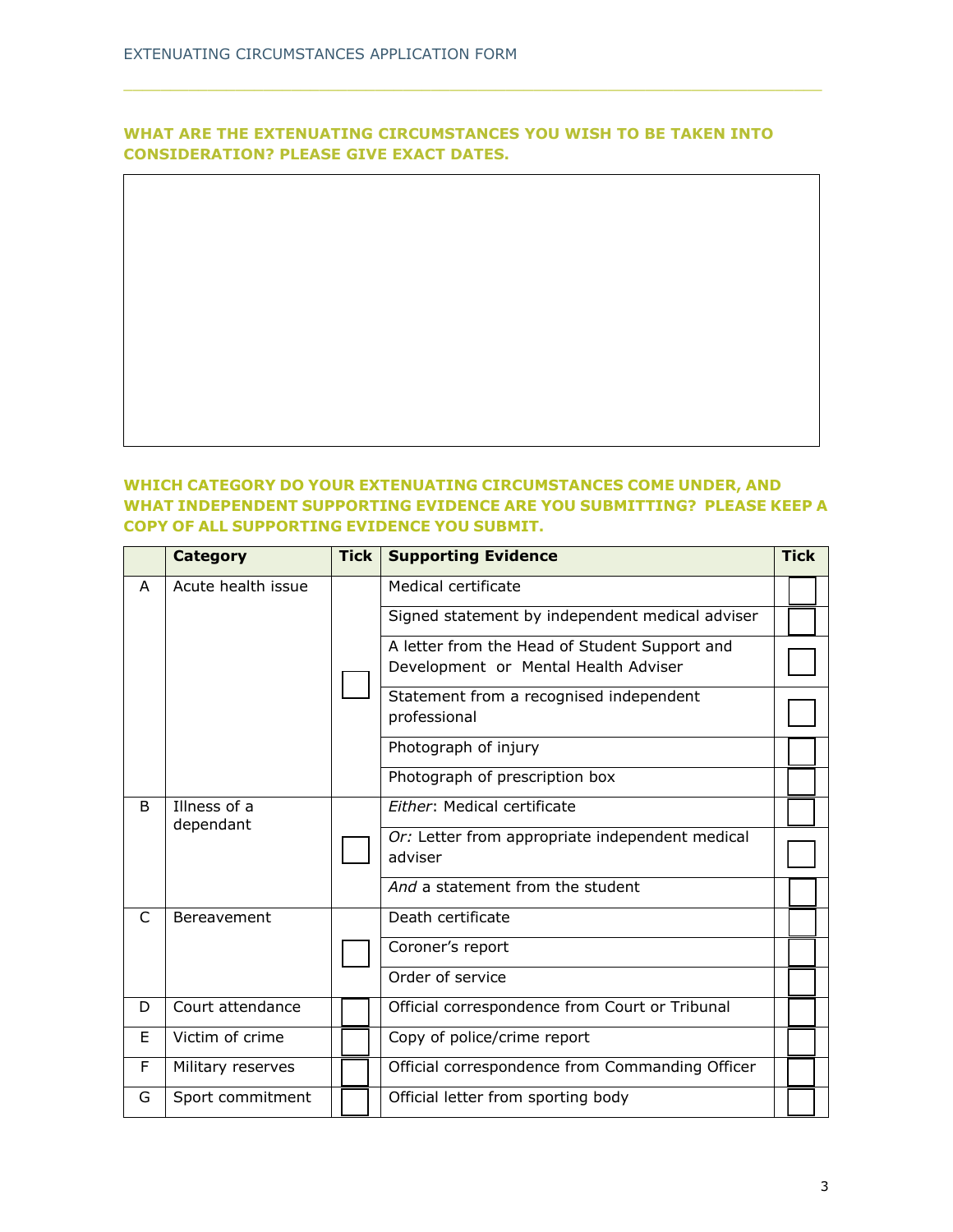|   | <b>Category</b>                                                                                       | <b>Tick</b> | <b>Supporting Evidence</b>                              | <b>Tick</b> |
|---|-------------------------------------------------------------------------------------------------------|-------------|---------------------------------------------------------|-------------|
| H | Retake level rather<br>than individual<br>courses                                                     |             | Statement from a recognised independent<br>professional |             |
| I | Apprenticeship<br><b>Work Commitments</b>                                                             |             | Written confirmation from a Line Manager or<br>Employer |             |
| J | Other exceptional<br>and personal<br>circumstances that<br>do not come under<br>the categories listed |             | Please list:                                            |             |
| K | Religious Festivals                                                                                   |             | Name and date of festival                               |             |

#### **YOU MUST COMPLETE THIS CHECKLIST BEFORE SUBMITTING THIS FORM:**

**Claims without supporting evidence which are not the one self-certified application will not be considered.** 

Have you filled in all sections of the form?

Do you have appropriate supporting documents?

Have you attached the appropriate evidence?

I understand that the extenuating circumstances information will normally be disclosed to the Extenuating Circumstances Panel.

I also understand that if I were found to be making a false declaration, this could be considered a student disciplinary matter.

If I disclose information which suggests that I am at risk of serious or imminent harm, I understand that the form will be shared with appropriate people in the College for the sole purpose of providing adequate support.

| <b>Signature</b>          |  |
|---------------------------|--|
| <b>Date of submission</b> |  |

\_\_\_\_\_\_\_\_\_\_\_\_\_\_\_\_\_\_\_\_\_\_\_\_\_\_\_\_\_\_\_\_\_\_\_\_\_\_\_\_\_\_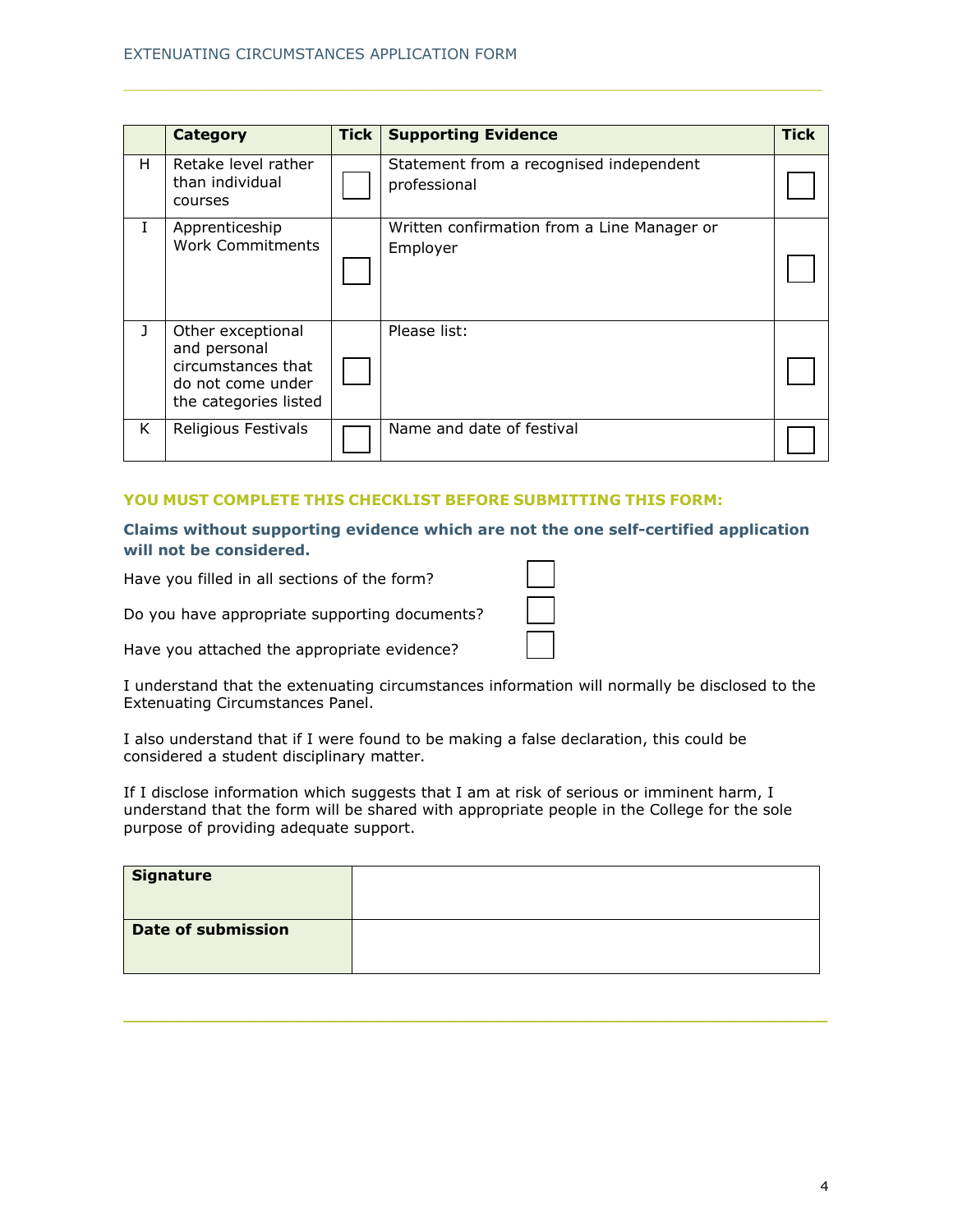| <b>Title: Extenuating Circumstances Application Form</b> |                                      |                                         |            |                                                                                        |                              |  |
|----------------------------------------------------------|--------------------------------------|-----------------------------------------|------------|----------------------------------------------------------------------------------------|------------------------------|--|
|                                                          | <b>Approved by: The Quality Team</b> |                                         |            |                                                                                        |                              |  |
| Version<br>number                                        | Date<br>approved                     | Date<br>published                       | Owner      | Location                                                                               | Proposed next<br>review date |  |
| 2.1                                                      | January<br>2022                      | January<br>2022                         | Registrar  | Academic<br>Handbook/policies and<br>procedures/academic<br>policies and<br>procedures | April 2024                   |  |
| 2.0                                                      | January<br>2022                      | January<br>2022                         | Registrar  | Academic<br>Handbook/policies and<br>procedures/academic<br>policies and<br>procedures | April 2024                   |  |
| 1.9                                                      | January<br>2022                      | January<br>2022                         | Registrar  | Academic<br>Handbook/policies and<br>procedures/academic<br>policies and<br>procedures | April 2024                   |  |
| 1.8                                                      | January<br>2022                      | January<br>2022                         | Registrar  | Academic<br>Handbook/policies and<br>procedures/academic<br>policies and<br>procedures | April 2024                   |  |
| 1.7                                                      | <b>March 2021</b>                    | <b>March 2021</b>                       | Registrar  | Academic<br>Handbook/policies and<br>procedures/academic<br>policies and<br>procedures | April 2024                   |  |
| 1.6                                                      | September<br>2020                    | September<br>2020                       | <b>SAS</b> | Academic<br>Handbook/policies and<br>procedures/academic<br>policies and<br>procedures | April 2024                   |  |
| 1.5                                                      | March 2020                           | March 2020                              | SAS        | Academic<br>Handbook/policies and<br>procedures/general                                | July 2021                    |  |
| 1.4                                                      | <b>March 2020</b>                    | March 2020                              | <b>SAS</b> | Academic<br>Handbook/policies and<br>procedures/general                                | July 2021                    |  |
| 1.3                                                      | April 2019                           | April 2019                              | <b>SAS</b> | Academic<br>Handbook/policies and<br>procedures/general                                | July 2019                    |  |
| 1.2                                                      | January<br>2019                      | January<br>2019                         | <b>SAS</b> | Academic<br>Handbook/policies and<br>procedures/general                                | July 2019                    |  |
|                                                          |                                      |                                         |            |                                                                                        |                              |  |
| Referenced                                               |                                      | <b>Extenuating Circumstances Policy</b> |            |                                                                                        |                              |  |